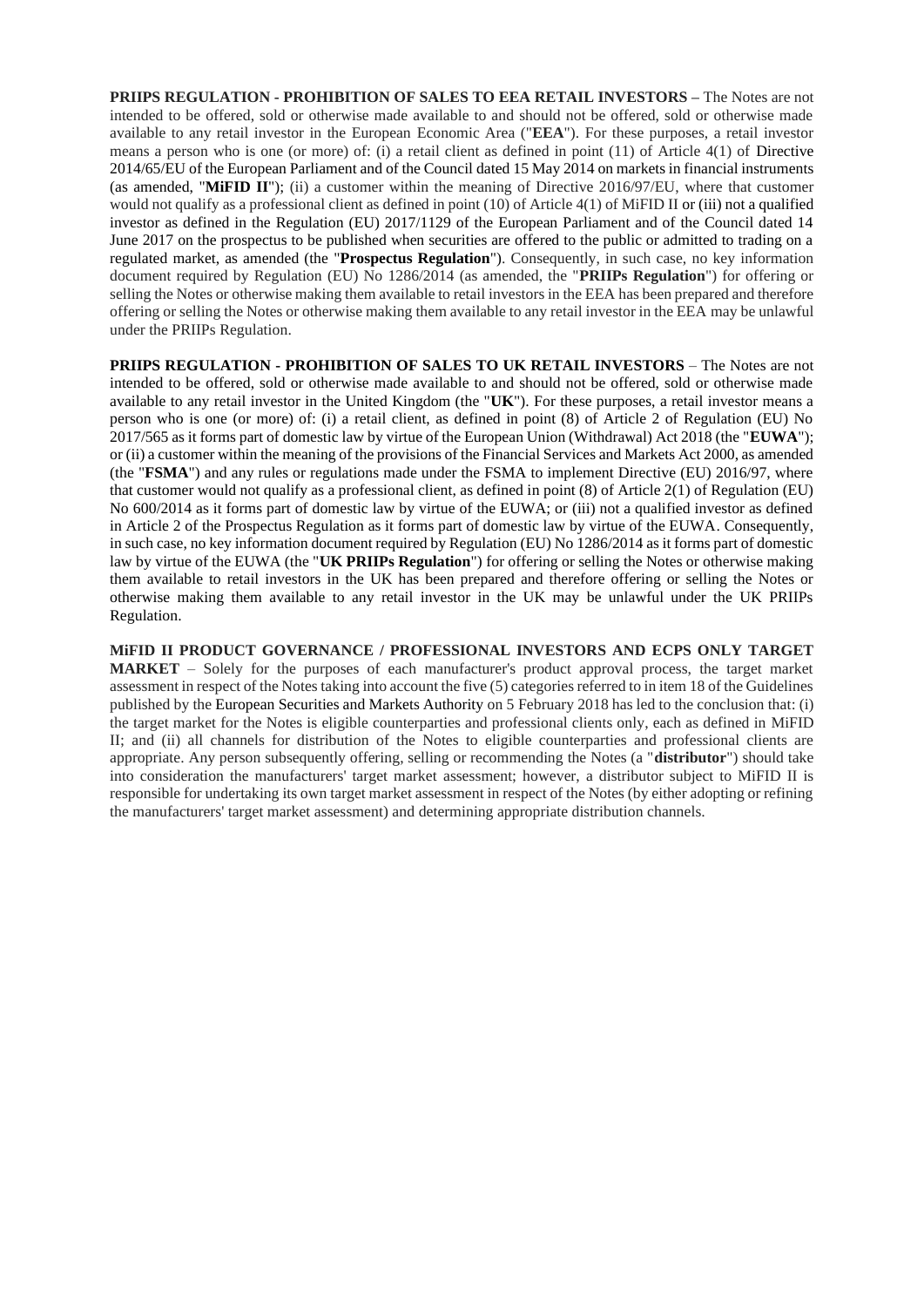

# **BPCE SFH**

## **Legal Entity Identifier (LEI): 969500T1UBNNTYVWOS04**

**Issue of €1,500,000,000 0.125 per cent. Fixed Rate Notes due 3 December 2030 extendible as Floating Rate Notes from December 2030 up to December 2031** (the "**Notes**")

**under the €40,000,000,000 Euro Medium Term Note Programme for the issue of** *obligations de financement de l'habitat* **and other privileged notes**

> **Series No.: 152 Tranche No.: 1**

Issue Price: 99.746 per cent.

**Joint Lead Managers**

**Barclays Bayern LB DekaBank Deutsche Bank DZ BANK AG J.P. Morgan NATIXIS Santander Global Banking & Markets**

**Co-Lead Managers**

**Abanca Caixa – Banco de Investimento NORD/LB**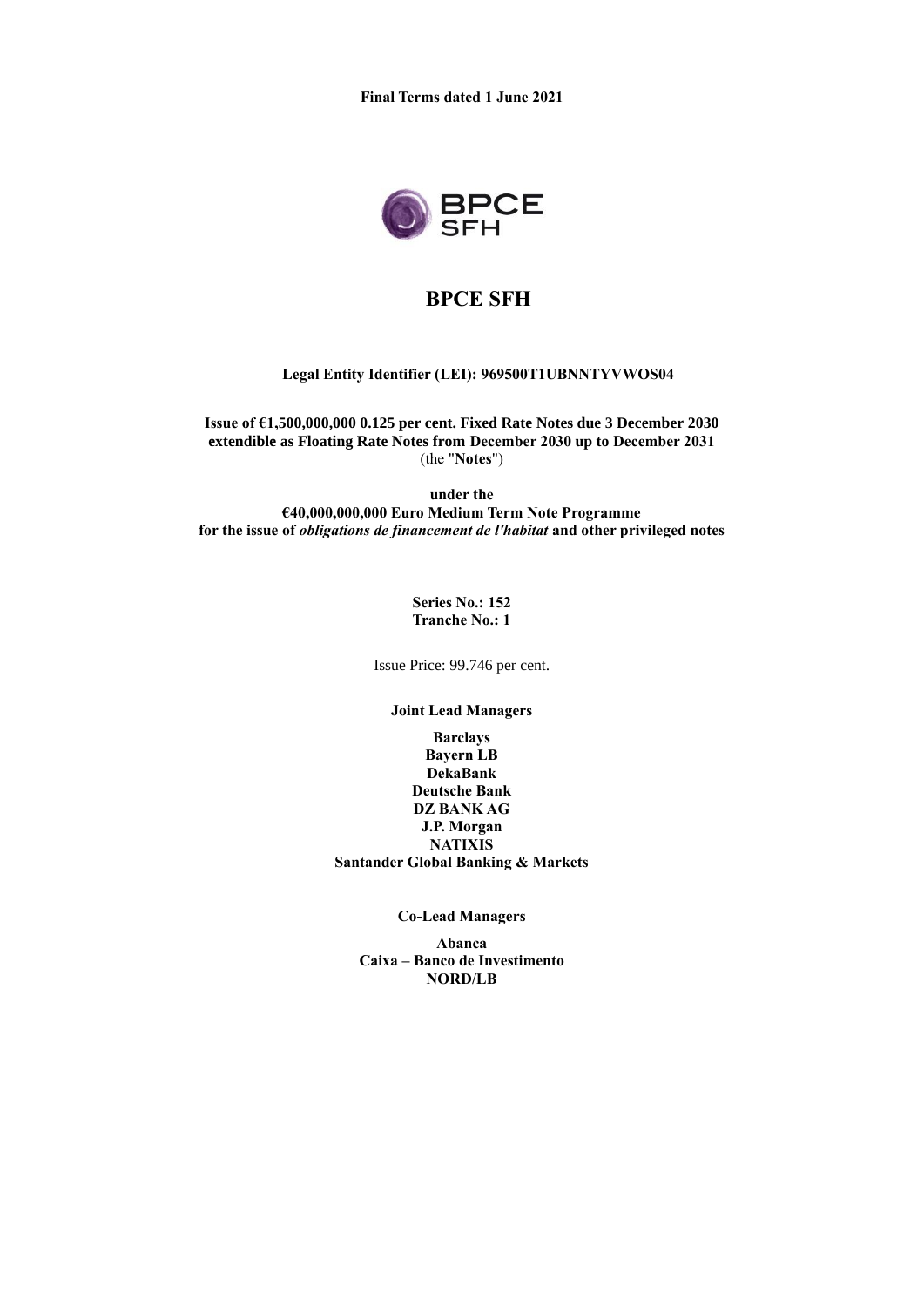## **PART A - CONTRACTUAL TERMS**

Terms used herein shall be deemed to be defined as such for the purposes of the terms and conditions (the "**Conditions**") set forth in the base prospectus dated 12 May 2021 which received approval number 21-151 from the *Autorité des marchés financiers* (the "**AMF**") on 12 May 2021 (the "**Base Prospectus**") which constitutes a base prospectus for the purposes of the Prospectus Regulation.

This document constitutes the final terms (the "**Final Terms**") relating to the notes described herein (the "**Notes**") for the purposes of Article 8.4 of the Prospectus Regulation and must be read in conjunction with such Base Prospectus in order to obtain all the relevant information. The Base Prospectus and these Final Terms are available for viewing on the websites of BPCE (www.bpce.fr) and of the AMF (www.amf-france.org) and during normal business hours at the registered office of the Issuer (50, avenue Pierre Mendès France – 75201 Paris Cedex 13 – France) where copies may be obtained.

| 1.  | (i)                                       | <b>Series Number:</b>                                               | 152                                                                                                                                                                                                                                                                               |
|-----|-------------------------------------------|---------------------------------------------------------------------|-----------------------------------------------------------------------------------------------------------------------------------------------------------------------------------------------------------------------------------------------------------------------------------|
|     | (ii)                                      | <b>Tranche Number:</b>                                              | 1                                                                                                                                                                                                                                                                                 |
| 2.  |                                           | <b>Specified Currency:</b>                                          | Euro (" $\epsilon$ ")                                                                                                                                                                                                                                                             |
| 3.  | <b>Aggregate Nominal Amount of Notes:</b> |                                                                     |                                                                                                                                                                                                                                                                                   |
|     | (i)                                       | Series:                                                             | €1,500,000,000                                                                                                                                                                                                                                                                    |
|     | (ii)                                      | Tranche:                                                            | €1,500,000,000                                                                                                                                                                                                                                                                    |
| 4.  |                                           | <b>Issue Price:</b>                                                 | 99.746 per cent. of the Aggregate Nominal Amount of<br>the Tranche                                                                                                                                                                                                                |
| 5.  |                                           | <b>Specified Denomination:</b>                                      | €100,000                                                                                                                                                                                                                                                                          |
| 6.  | (i)                                       | <b>Issue Date:</b>                                                  | 3 June 2021                                                                                                                                                                                                                                                                       |
|     | (ii)                                      | <b>Interest Commencement Date:</b>                                  | <b>Issue Date</b>                                                                                                                                                                                                                                                                 |
| 7.  |                                           | <b>Final Maturity Date:</b>                                         | 3 December 2030                                                                                                                                                                                                                                                                   |
| 8.  | <b>Extended Final Maturity Date:</b>      |                                                                     | Specified Interest Payment Date falling on, or nearest<br>to, 3 December 2031                                                                                                                                                                                                     |
| 9.  | <b>Interest Basis:</b>                    |                                                                     | Fixed/Floating Rate<br>(Further particulars specified below)                                                                                                                                                                                                                      |
| 10. | <b>Redemption/Payment Basis:</b>          |                                                                     | Subject to any purchase and cancellation or early<br>redemption, the Notes will be redeemed on the Final<br>Maturity Date or the Extended Final Maturity Date, as<br>the case may be at 100 per cent. of their Specified<br>Denomination<br>(Further particulars specified below) |
| 11. |                                           | <b>Change of Interest Basis:</b>                                    | Applicable – Fixed/Floating Rate<br>(Further particulars specified below in<br>"Fixed/Floating Rate Notes Provisions")                                                                                                                                                            |
| 12. |                                           | <b>Put/Call Options:</b>                                            | Not Applicable                                                                                                                                                                                                                                                                    |
| 13. |                                           | Date of corporate authorisations for<br>issuance of Notes obtained: | Decisions of the Conseil d'administration (Board of<br>Directors) of the Issuer (i) dated 11 December 2020<br>authorising the issue of <i>obligations de financement de</i><br>l'habitat and other resources benefiting from the                                                  |

*privilège* referred to in Article L.513-11 of the French Monetary and Financial Code (*Code monétaire et financier*) up to  $£10,000,000,000$  for a period of one (1) year from 11 December 2020 and (ii) dated 16 March 2021 authorising the quarterly programme of borrowings benefiting from such *privilège* up to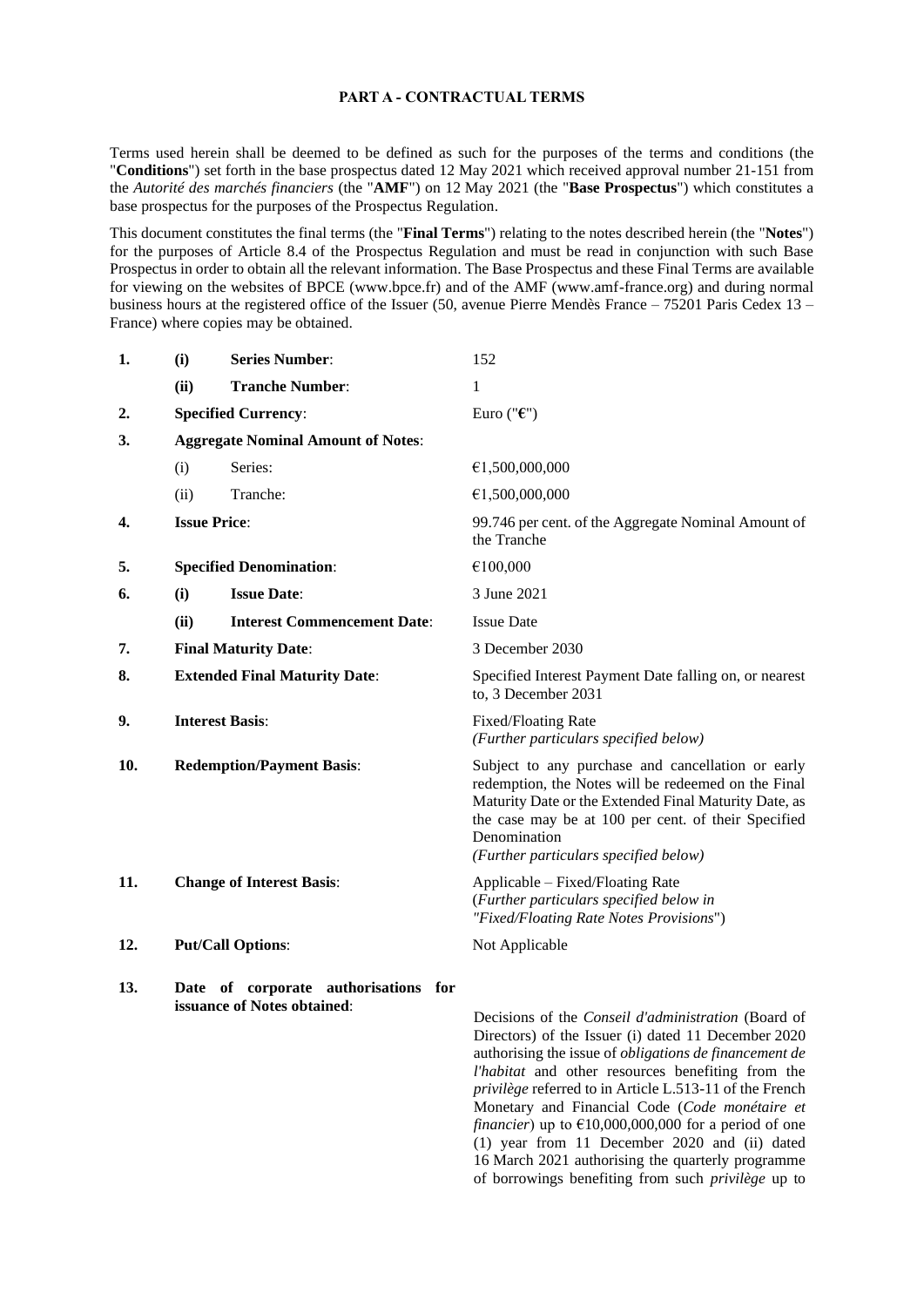## **PROVISIONS RELATING TO INTEREST PAYABLE**

| 14. |        | <b>Fixed Rate Notes Provisions:</b>                                                                                      | Applicable before the Switch Date                                                                                                                                                                                                                                                                                                                                                                                                                                                                                                                               |
|-----|--------|--------------------------------------------------------------------------------------------------------------------------|-----------------------------------------------------------------------------------------------------------------------------------------------------------------------------------------------------------------------------------------------------------------------------------------------------------------------------------------------------------------------------------------------------------------------------------------------------------------------------------------------------------------------------------------------------------------|
|     | (i)    | Rate of Interest:                                                                                                        | 0.125 per cent. <i>per annum</i> payable annually in arrear                                                                                                                                                                                                                                                                                                                                                                                                                                                                                                     |
|     |        |                                                                                                                          |                                                                                                                                                                                                                                                                                                                                                                                                                                                                                                                                                                 |
|     | (ii)   | <b>Interest Payment Dates:</b>                                                                                           | 3 December in each year, from and including 3 December<br>2021 up to and including the Final Maturity Date                                                                                                                                                                                                                                                                                                                                                                                                                                                      |
|     | (iii)  | <b>Fixed Coupon Amount:</b>                                                                                              | Rate of Interest $\times$ Specified Denomination $\times$ Day Count<br>Fraction (i.e. $E125$ per Specified Denomination), subject to<br>the Broken Amount referred to in sub-paragraph (iv) below                                                                                                                                                                                                                                                                                                                                                               |
|     | (iv)   | <b>Broken Amount:</b>                                                                                                    | With respect to the Interest Period from the Issue Date<br>(included) to 3 December 2021 (excluded), the Broken<br>Amount (i.e. short first coupon) will amount to $€62.67$ per<br>Specified Denomination, payable on the Interest Payment<br>Date falling on 3 December 2021                                                                                                                                                                                                                                                                                   |
|     | (v)    | Day Count Fraction (Condition $5(a)$ ):                                                                                  | Actual/Actual-ICMA                                                                                                                                                                                                                                                                                                                                                                                                                                                                                                                                              |
|     | (vi)   | <b>Determination Dates:</b>                                                                                              | 3 December in each year                                                                                                                                                                                                                                                                                                                                                                                                                                                                                                                                         |
|     | (vii)  | Payment on non-Business Days:                                                                                            | As per the Conditions                                                                                                                                                                                                                                                                                                                                                                                                                                                                                                                                           |
| 15. |        | <b>Floating Rate Notes Provisions:</b>                                                                                   | Applicable after the Switch Date                                                                                                                                                                                                                                                                                                                                                                                                                                                                                                                                |
|     | (i)    | <b>Interest Periods:</b>                                                                                                 | The period from and including the Final Maturity Date to<br>but excluding the first Specified Interest Payment Date and<br>each successive period from and including a Specified<br>Interest Payment Date to but excluding the next succeeding<br>Specified Interest Payment Date, up to and excluding the<br>Extended Final Maturity Date or, if earlier, the Specified<br>Interest Payment Date on which the Notes are redeemed in<br>full, all such dates being subject to adjustment in accordance<br>with the Business Day Convention set out in (v) below |
|     | (ii)   | Specified Interest Payment Dates:                                                                                        | Payable monthly in arrear on the 3 <sup>rd</sup> of each month from and<br>including 3 January 2031 up to and including<br>3 December 2031, all such dates being subject to<br>adjustment in accordance with the Business Day<br>Convention set out in (v) below                                                                                                                                                                                                                                                                                                |
|     | (iii)  | First Specified Interest Payment Date:                                                                                   | Specified Interest Payment Date falling on, or nearest to,<br>3 January 2031                                                                                                                                                                                                                                                                                                                                                                                                                                                                                    |
|     | (iv)   | <b>Interest Period Date:</b>                                                                                             | Specified Interest Payment Date                                                                                                                                                                                                                                                                                                                                                                                                                                                                                                                                 |
|     | (v)    | <b>Business Day Convention:</b>                                                                                          | Modified Following Business Day Convention, adjusted                                                                                                                                                                                                                                                                                                                                                                                                                                                                                                            |
|     | (vi)   | Business Centre (Condition 5(a)):                                                                                        | Not Applicable                                                                                                                                                                                                                                                                                                                                                                                                                                                                                                                                                  |
|     | (vii)  | Manner in which the Rate of Interest is<br>to be determined:                                                             | <b>Screen Rate Determination</b>                                                                                                                                                                                                                                                                                                                                                                                                                                                                                                                                |
|     | (viii) | Party responsible for calculating the<br>Rate of Interest and/or Interest Amount<br>(if not the Note Calculation Agent): | Not Applicable                                                                                                                                                                                                                                                                                                                                                                                                                                                                                                                                                  |
|     | (ix)   | Screen Rate Determination (Condition<br>$5(c)(iii)(C))$ :                                                                | Applicable                                                                                                                                                                                                                                                                                                                                                                                                                                                                                                                                                      |
|     |        | - Relevant Rate:                                                                                                         | EURIBOR 1 month                                                                                                                                                                                                                                                                                                                                                                                                                                                                                                                                                 |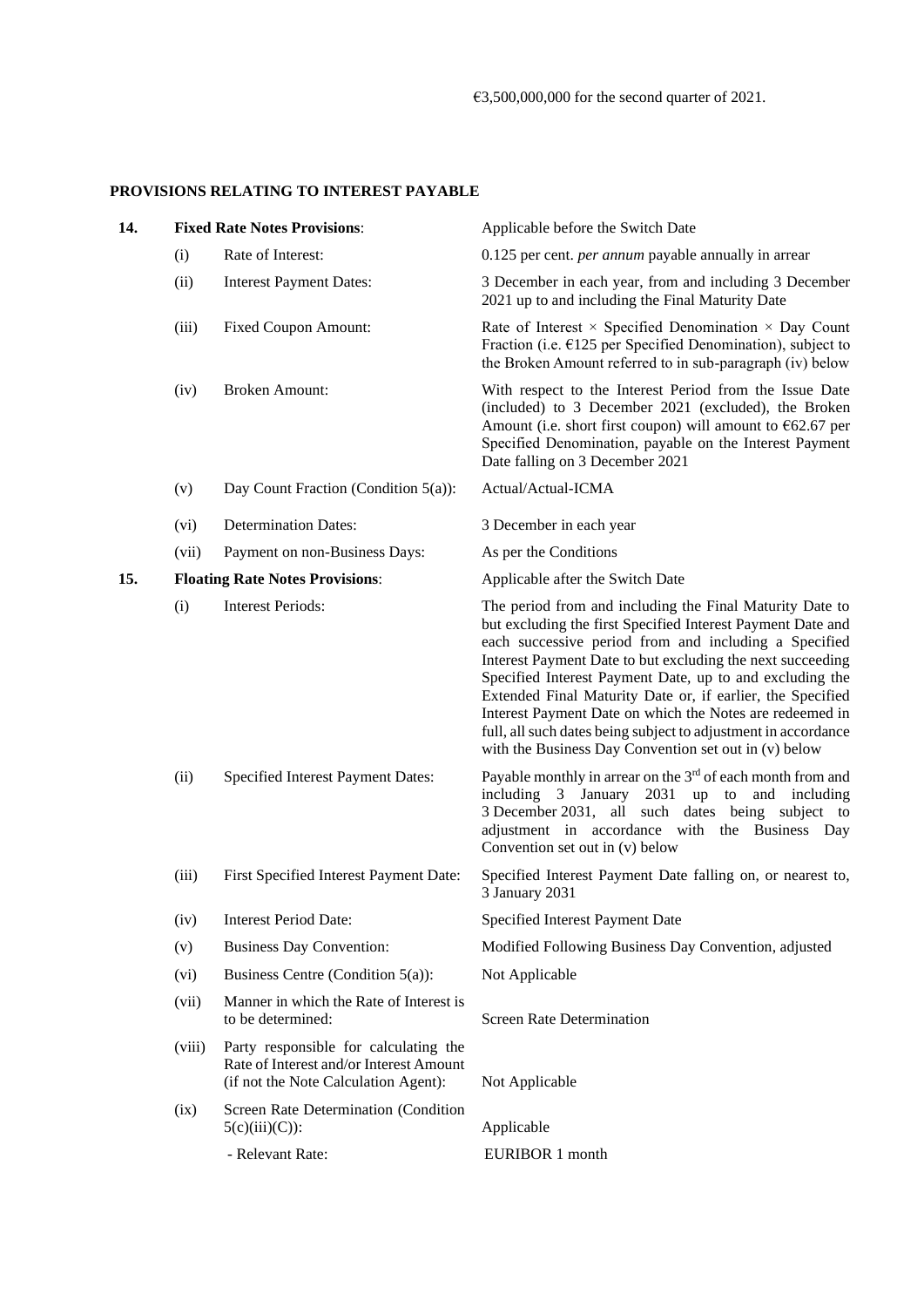|     |                                              | - Interest Determination Dates:                                                                                | Two TARGET Business Days prior to the first day in each<br><b>Interest Period</b>                                                                              |
|-----|----------------------------------------------|----------------------------------------------------------------------------------------------------------------|----------------------------------------------------------------------------------------------------------------------------------------------------------------|
|     |                                              | - Relevant Screen Page:                                                                                        | Reuters EURIBOR01                                                                                                                                              |
|     |                                              | - Relevant Screen Page Time:                                                                                   | Not Applicable                                                                                                                                                 |
|     | (x)                                          | <b>FBF</b><br>Determination<br>(Condition<br>$5(c)(iii)(B))$ :                                                 | Not Applicable                                                                                                                                                 |
|     | (xi)                                         | <b>ISDA</b><br>Determination<br>(Condition<br>$5(c)(iii)(A))$ :                                                | Not Applicable                                                                                                                                                 |
|     | (xii)                                        | Margin:                                                                                                        | $+0.05$ per cent. <i>per annum</i>                                                                                                                             |
|     | (xiii)                                       | Rate Multiplier:                                                                                               | Not Applicable                                                                                                                                                 |
|     | (xiv)                                        | Minimum Rate of Interest:                                                                                      | 0.00 per cent. per annum                                                                                                                                       |
|     | $\left( xy\right)$                           | Maximum Rate of Interest:                                                                                      | Not Applicable                                                                                                                                                 |
|     | (xvi)                                        | Day Count Fraction (Condition $5(a)$ ):                                                                        | Actual/360                                                                                                                                                     |
| 16. | <b>Fixed/Floating Rate Notes Provisions:</b> |                                                                                                                | Applicable                                                                                                                                                     |
|     | (i)                                          | Issuer Change of Interest Basis:                                                                               | Not Applicable                                                                                                                                                 |
|     | (ii)                                         | Automatic Change of Interest Basis:                                                                            | Applicable                                                                                                                                                     |
|     | (iii)                                        | Rate of Interest applicable to the<br>Interest Periods preceding the Switch<br>Date (excluded):                | Determined in accordance with Condition $5(b)$ , as though the<br>Note was a Fixed Rate Note with further variables set out in<br>item 14 of these Final Terms |
|     | (iv)                                         | Rate of Interest applicable to the<br>Interest Periods following the Switch<br>Date (included):                | Determined in accordance with Condition 5(c), as though the<br>Note was a Floating Rate Note with further variables set out<br>in item 15 of these Final Terms |
|     | (v)                                          | <b>Switch Date:</b>                                                                                            | 3 December 2030                                                                                                                                                |
|     | (vi)                                         | Minimum notice period required for<br>notice from the Issuer:                                                  | Not Applicable                                                                                                                                                 |
| 17. |                                              | <b>Zero Coupon Notes Provisions</b>                                                                            | Not Applicable                                                                                                                                                 |
|     |                                              | PROVISIONS RELATING TO REDEMPTION                                                                              |                                                                                                                                                                |
| 18. | <b>Call Option:</b>                          |                                                                                                                | Not Applicable                                                                                                                                                 |
| 19. | <b>Put Option:</b>                           |                                                                                                                | Not Applicable                                                                                                                                                 |
| 20. |                                              | <b>Final Redemption Amount of each Note:</b>                                                                   | $€100,000$ per Specified Denomination                                                                                                                          |
| 21. | <b>Redemption by Instalment:</b>             |                                                                                                                | Not Applicable                                                                                                                                                 |
| 22. | <b>Early Redemption Amount:</b>              |                                                                                                                |                                                                                                                                                                |
|     |                                              | Early Redemption Amount of each Note<br>payable on early redemption as set out in the<br>Terms and Conditions: | $€100,000$ per Specified Denomination                                                                                                                          |
| 23. |                                              | <b>Purchases (Condition 6(h)):</b>                                                                             | The Notes purchased may be held and resold as set<br>out in the Terms and Conditions                                                                           |

# **GENERAL PROVISIONS APPLICABLE TO THE NOTES**

**24. Governing law**: French law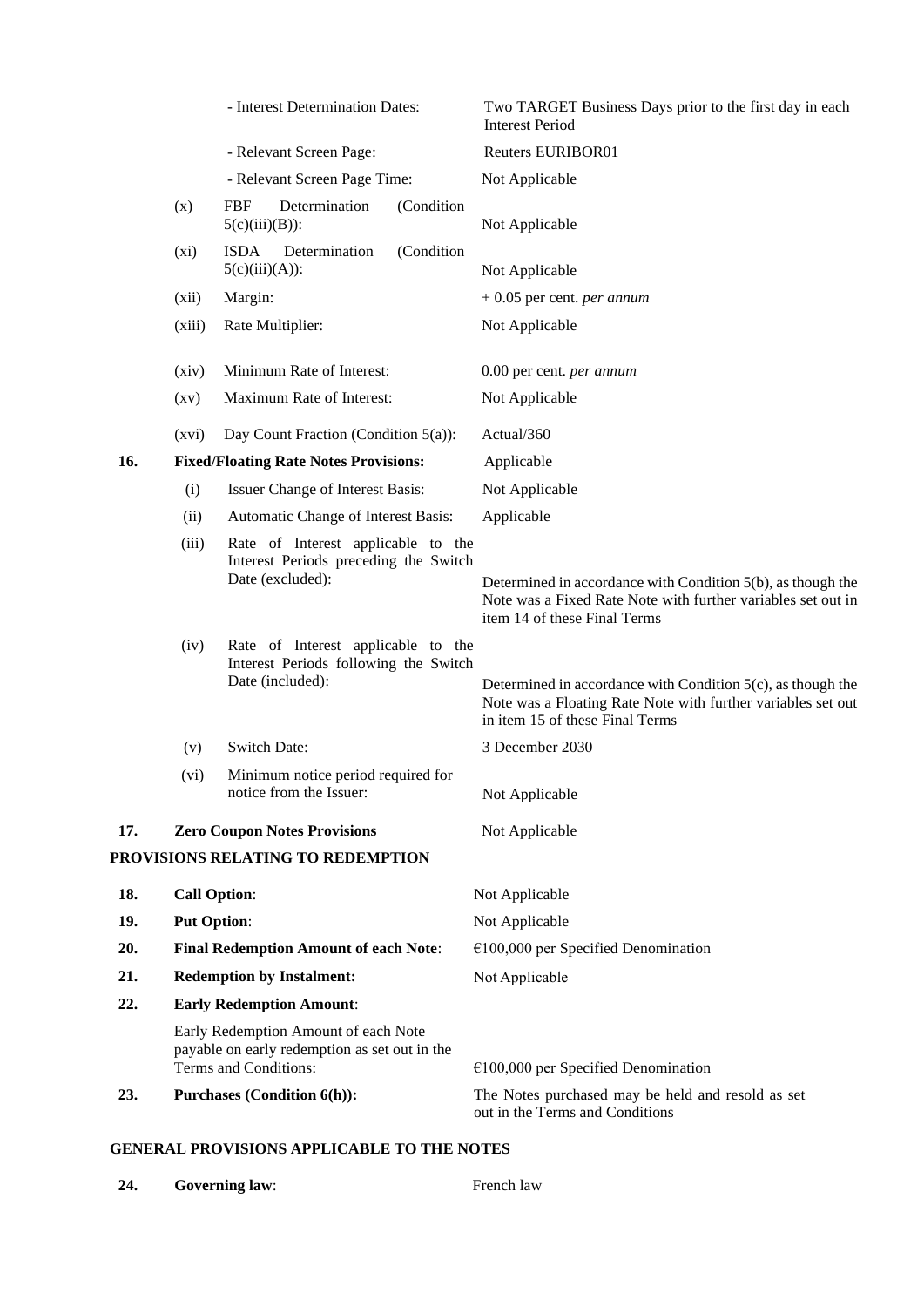| 25. |           | <b>Form of Notes:</b>                                                                                                         | <b>Dematerialised Notes</b>     |
|-----|-----------|-------------------------------------------------------------------------------------------------------------------------------|---------------------------------|
|     | (i)       | Form of Dematerialised Notes:                                                                                                 | Bearer form <i>(au porteur)</i> |
|     | (ii)      | <b>Registration Agent:</b>                                                                                                    | Not Applicable                  |
|     | (iii)     | Temporary Global Certificate:                                                                                                 | Not Applicable                  |
| 26. | Financial | Centre<br>other<br>$\mathbf{or}$<br>special<br>provisions relating to payment dates for<br>the purposes of Condition $7(g)$ : | Not Applicable                  |
| 27. | mature):  | Talons for future Coupons or Receipts to<br>be attached to Definitive Materialised<br>Notes (and dates on which such Talons   | Not Applicable                  |
| 28. |           | <i>Masse</i> (Condition 10):                                                                                                  |                                 |
|     | (i)       | Representative:                                                                                                               | As per Condition 10             |
|     | (ii)      | Alternative Representative                                                                                                    | As per Condition 10             |
|     | (iii)     | Remuneration of Representative:                                                                                               | As per Condition 10             |

## **RESPONSIBILITY**

I accept responsibility for the information contained in these Final Terms.

Signed on behalf of BPCE SFH:

By: Jean-Philippe Berthaut, *Directeur Général Délégué*

Duly authorised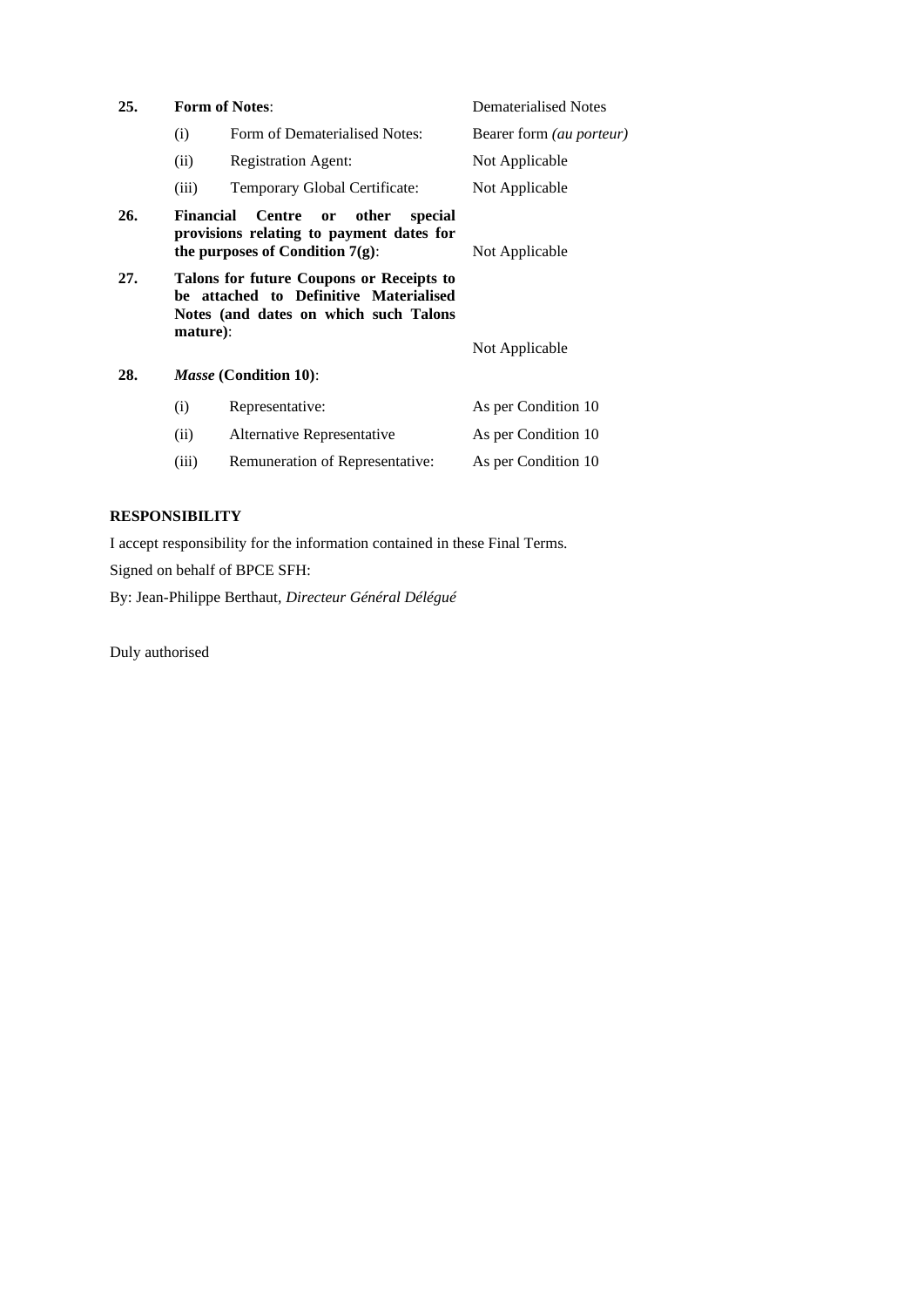## **PART B - OTHER INFORMATION**

#### **1. LISTING AND ADMISSION TO TRADING**

| (i)   | Listing:                                                                                                                                                                                               | <b>Euronext Paris</b>                                                                                                                                                                                                                                                                                                                                                                                                                                                  |
|-------|--------------------------------------------------------------------------------------------------------------------------------------------------------------------------------------------------------|------------------------------------------------------------------------------------------------------------------------------------------------------------------------------------------------------------------------------------------------------------------------------------------------------------------------------------------------------------------------------------------------------------------------------------------------------------------------|
| (ii)  | (a) Admission to trading:                                                                                                                                                                              | Application has been made by the Issuer (or on its<br>behalf) for the Notes to be admitted to trading on<br>Euronext Paris with effect from the Issue Date                                                                                                                                                                                                                                                                                                             |
|       | (b) Regulated Markets or equivalent markets<br>on which, to the knowledge of the Issuer,<br>securities of the same class of the Notes<br>to be admitted to trading are already<br>admitted to trading: | Not Applicable                                                                                                                                                                                                                                                                                                                                                                                                                                                         |
|       |                                                                                                                                                                                                        |                                                                                                                                                                                                                                                                                                                                                                                                                                                                        |
| (iii) | Estimate of total expenses related to<br>admission to trading:                                                                                                                                         | €8,500                                                                                                                                                                                                                                                                                                                                                                                                                                                                 |
| 2.    | <b>RATINGS</b>                                                                                                                                                                                         |                                                                                                                                                                                                                                                                                                                                                                                                                                                                        |
|       | Ratings:                                                                                                                                                                                               | The Notes are expected to be rated:                                                                                                                                                                                                                                                                                                                                                                                                                                    |
|       |                                                                                                                                                                                                        | AAA by S&P Global Ratings Europe Limited; and                                                                                                                                                                                                                                                                                                                                                                                                                          |
|       |                                                                                                                                                                                                        | Aaa by Moody's France S.A.S.                                                                                                                                                                                                                                                                                                                                                                                                                                           |
|       |                                                                                                                                                                                                        | Each of the above agencies is established in the<br>European Union and registered under Regulation (EC)<br>1060/2009 of the European Parliament and the<br>Council of 16 September 2009 on credit rating<br>agencies, as amended (the "CRA Regulation") and<br>included in the list of registered credit rating agencies<br>published on the website of the European Securities<br>and Markets Authority (www.esma.europa.eu) in<br>accordance with the CRA Regulation |

#### **3. INTERESTS OF NATURAL AND LEGAL PERSONS INVOLVED IN THE ISSUE**

Save as discussed in sections "Subscription and Sale" and "Risk factors – Risks related to the Issuer - Certain conflicts of interest" of the Base Prospectus, so far as the Issuer is aware, no person involved in the offer of the Notes has an interest material to the issue.

## **4. REASONS FOR THE OFFER AND ESTIMATED NET PROCEEDS**

(i) Reasons for the offer:

The net proceeds of the issue of Notes will be used to fund Borrower Loans under the Credit Facility to be made available by the Issuer to the Borrowers and, as the case may be, BPCE.

In particular, the Issuer intends to allocate the proceeds of the issuance of the Notes to finance or refinance, in whole or in part, new and/or existing loans for the construction or acquisition of energy efficient dwellings (the "**Eligible Green Buildings Assets**"), eligible to the "Green Building" category as "Green Bonds", as further described in the Issuer's Methodology Note for Green Bonds (category: Green Buildings).

"**Green Buildings**" include single & multi-family dwellings located in France (excluding second homes) and belonging to the 15% most carbon efficient buildings in France.

It is the intention of the Issuer that the Notes will contribute to one or several of the United Nations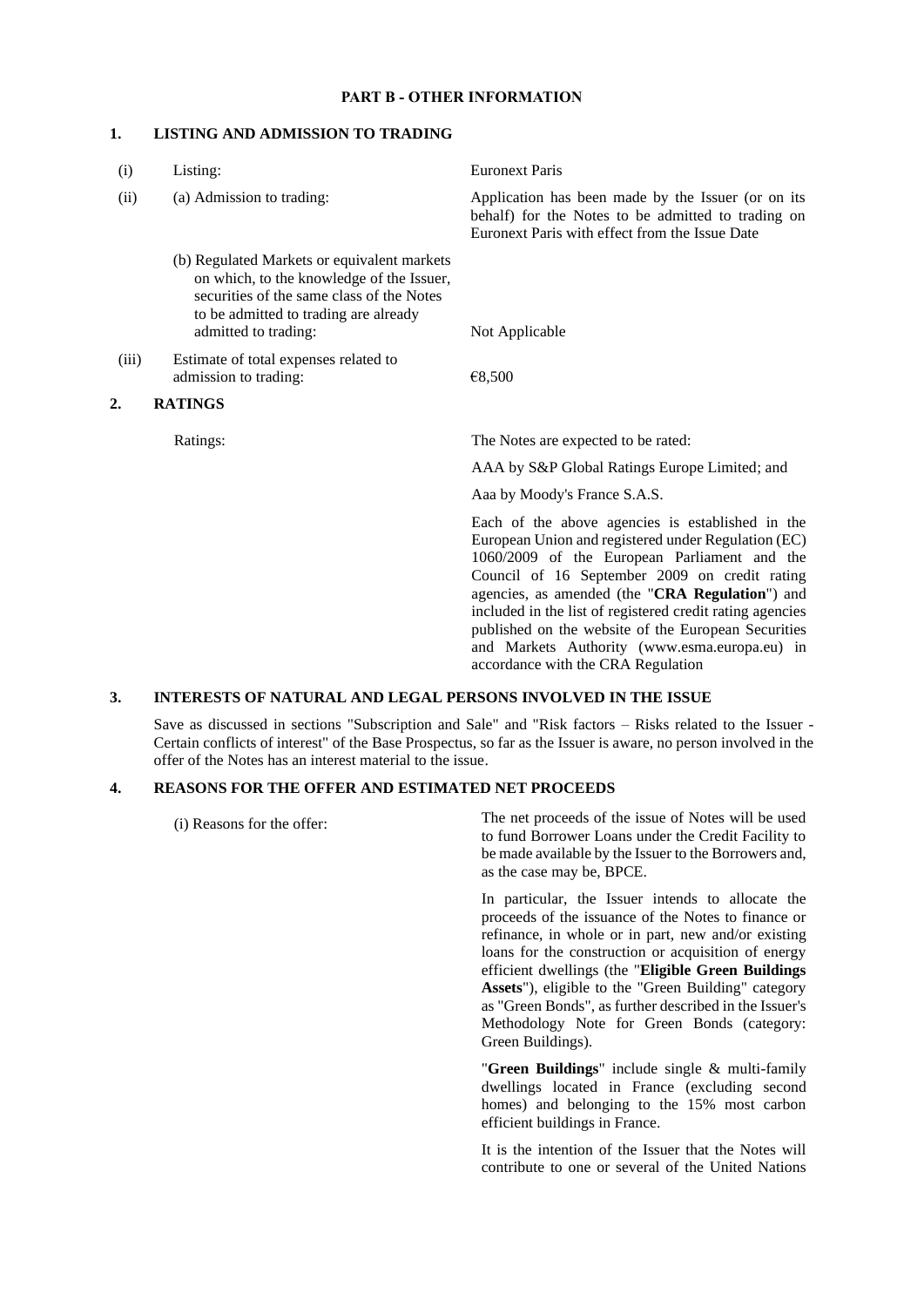Sustainable Development Goals.

Eligible Green Buildings Assets shall be originated no more than three years before the issuance of the Notes.

In the following circumstances:

- (i) in case of early repayment of the abovementioned loans,
- (ii) if such loans are excluded pursuant to the Issuer's Methodology Note for Green Bonds (category: Green Buildings),
- (iii) following an annual monitoring of Eligible Green Buildings Assets, or
- (iv) if Eligible Green Buildings Assets mature or are dismanteled before the maturity of the Notes,

such loans will be replaced with other loans eligible according to the selection criteria set out within the dedicated Methodology Note. Along the life of the Notes, pending the allocation of the net proceeds for investment in such Eligible Green Buildings Assets, the Issuer will temporarily invest such net proceeds, at its discretion, in cash and/or cash equivalents.

Throughout the term of the Notes, the Issuer will monitor Eligible Green Buildings Assets and will publish, on the dedicated section of its website an annual update of the allocation of the net proceeds of the Notes.

The Issuer's Methodology Note for Green Bonds (category: Green Buildings), the Issuer's Framework of Sustainable Development Bond Program, as well as the related Second Party Opinion issued by Vigeo Eiris are available on the Investors page, Funding section, Green Bonds sub-section on the Issuer's website

(https://groupebpce.com/en/investors/funding/green -bonds).

(ii) Estimated net proceeds:  $\epsilon$ 1,491,840,000

#### **5. YIELD**

#### **6. OPERATIONAL INFORMATION**

Common Code: 234830295

Depositaries:

- (a) Euroclear France to act as Central Depositary: Yes
- (b) Common Depositary for Euroclear Bank and Clearstream Banking, S.A.: No

Any clearing system other than Euroclear Bank SA/NV and Clearstream Banking, S.A. and the relevant identification number: Not Applicable

Indication of yield: 0.152 per cent. *per annum*

ISIN Code: FR0014003RH7